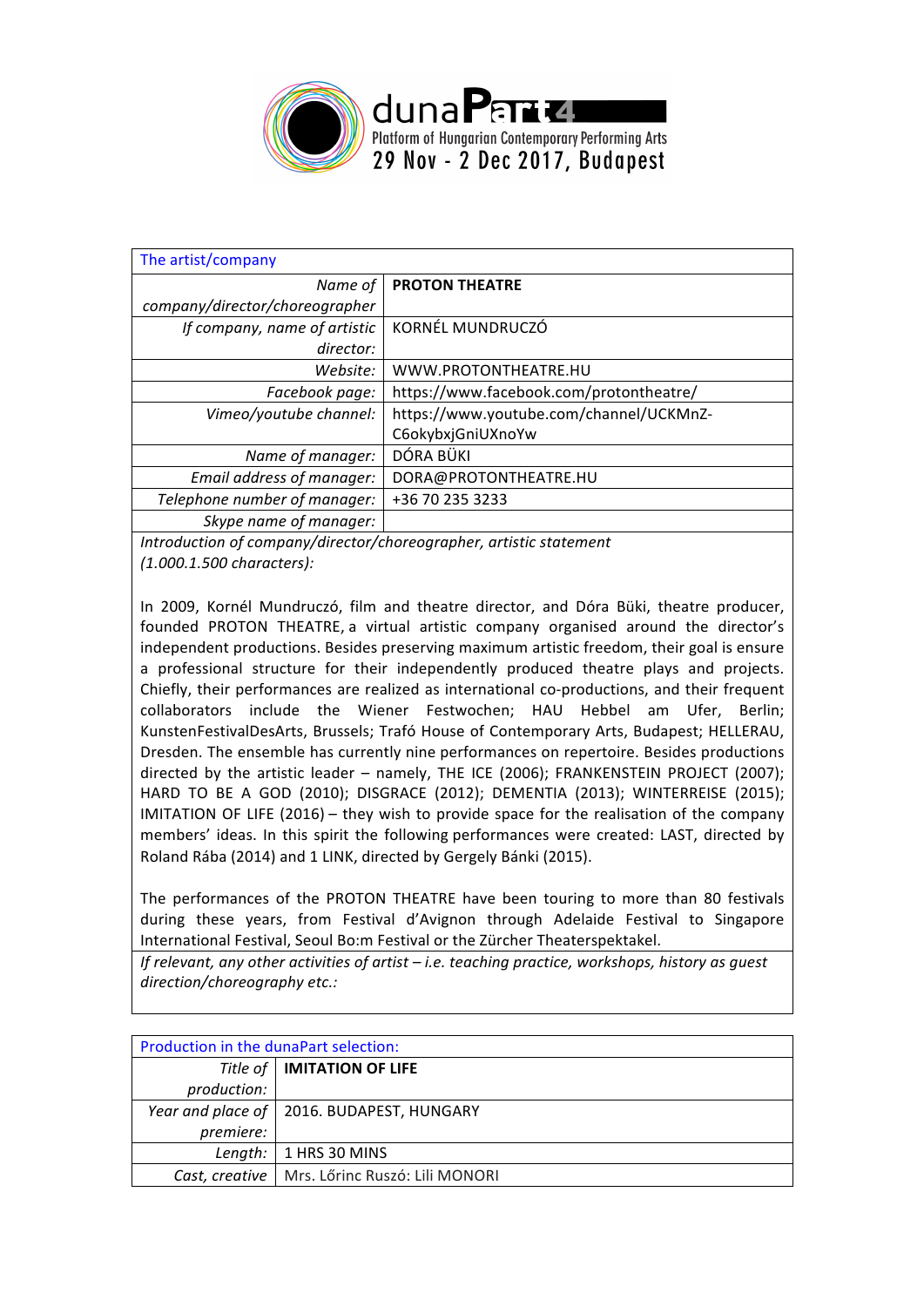

duna Parte.<br>Platform of Hungarian Contemporary Performing Arts<br>29 Nov - 2 Dec 2017, Budapest

| team:                | Mihály Sudár: Roland RÁBA                                             |
|----------------------|-----------------------------------------------------------------------|
|                      | Veronika Fenyvesi: Annamária LÁNG                                     |
|                      | Szilveszter Ruszó: Zsombor JÉGER                                      |
|                      | Jónás Harcos: Dáriusz KOZMA                                           |
|                      |                                                                       |
|                      | Set: Márton ÁGH                                                       |
|                      | Costumes: Márton ÁGH, Melinda DOMÁN                                   |
|                      | Written by: Kata WÉBER                                                |
|                      | Dramaturg: Soma BORONKAY                                              |
|                      | Music: Asher GOLDSCHMIDT                                              |
|                      | Assistant director: Margit CSONKA                                     |
|                      | Director: Kornél MUNDRUCZÓ                                            |
|                      | PRODUCER: DÓRA BÜKI                                                   |
|                      | PRODUCTION MANAGER: ZSÓFIA CSATÓ                                      |
|                      | PRODUCTION ASSISTANT: AGOTA KISS                                      |
|                      | TECHNICAL DIRECTOR, LIGHT DESIGN: ANDRÁS ÉLTETŐ                       |
|                      | LIGHT: ZOLTÁN RIGÓ                                                    |
|                      | SOUND: DÁNIEL HIDVÉGI                                                 |
|                      | STAGE MASTER: BENEDIKT SCHRÖTER                                       |
|                      | PROPS: TAMÁS FEKETE                                                   |
|                      | DRESSER: MELINDA DOMÁN                                                |
|                      | STAGE HAND: TAMÁS FARKAS, ZSOLT ZSIGRI                                |
| Link to the trailer: | <b>NO TRAILER YET</b>                                                 |
|                      | https://www.youtube.com/watch?v=Rr1dJLZZhr8&feature=youtu.be          |
| Link to the full     |                                                                       |
| length recording-    |                                                                       |
| with password if     |                                                                       |
| applicable:          |                                                                       |
| Coproducers:         | Wiener Festwochen, Vienna, Austria; Theater Oberhausen, Germany; La   |
|                      | Rose des Vents, Lille, France; Maillon, Théâtre de Strasbourg / Scène |
|                      | européenne, France; Trafó House of Contemporary Arts, Budapest,       |
|                      | Hungary; HAU Hebbel am Ufer, Berlin, Germany; HELLERAU - European     |
|                      | Center for the Arts, Dresden, Germany; Wiesbaden Biennale, Germany    |
| Supporters:          | KUBIK COWORKING, KRYOLAN CITY, OPEN CASTING, PP CENTER, VISION        |
|                      | <b>TEAM</b>                                                           |
| Past international   | -Wiener Festwochen 2016. Vienna, Austria                              |
| tours and festival   | -Theater Oberhausen 2016. Germany                                     |
| presentations        | -Wiesbaden Biennale 2016. Germany                                     |
| (venue/festival,     | -HELLERAU - European Center for the Arts 2016. Dresden, Germany       |
| city)                | -HAU Hebbel am Ufer 2016. Berlin, Germany                             |
|                      | -NEXT Festival 2016. Lille, France                                    |
|                      | -Platonov Arts Festival 2017. Voronezh, Russia                        |
|                      | -17th National Theatre Festival 2017. Pécs, Hungary                   |
|                      | -Festival Boulevard 2017. 's-Hertogenbosch, The Netherlands           |
|                      | -Zürcher Theater Spektakel, 2017. Switzerland                         |
| Number of            | 5                                                                     |
| performers:          |                                                                       |
| Total number of      | 17                                                                    |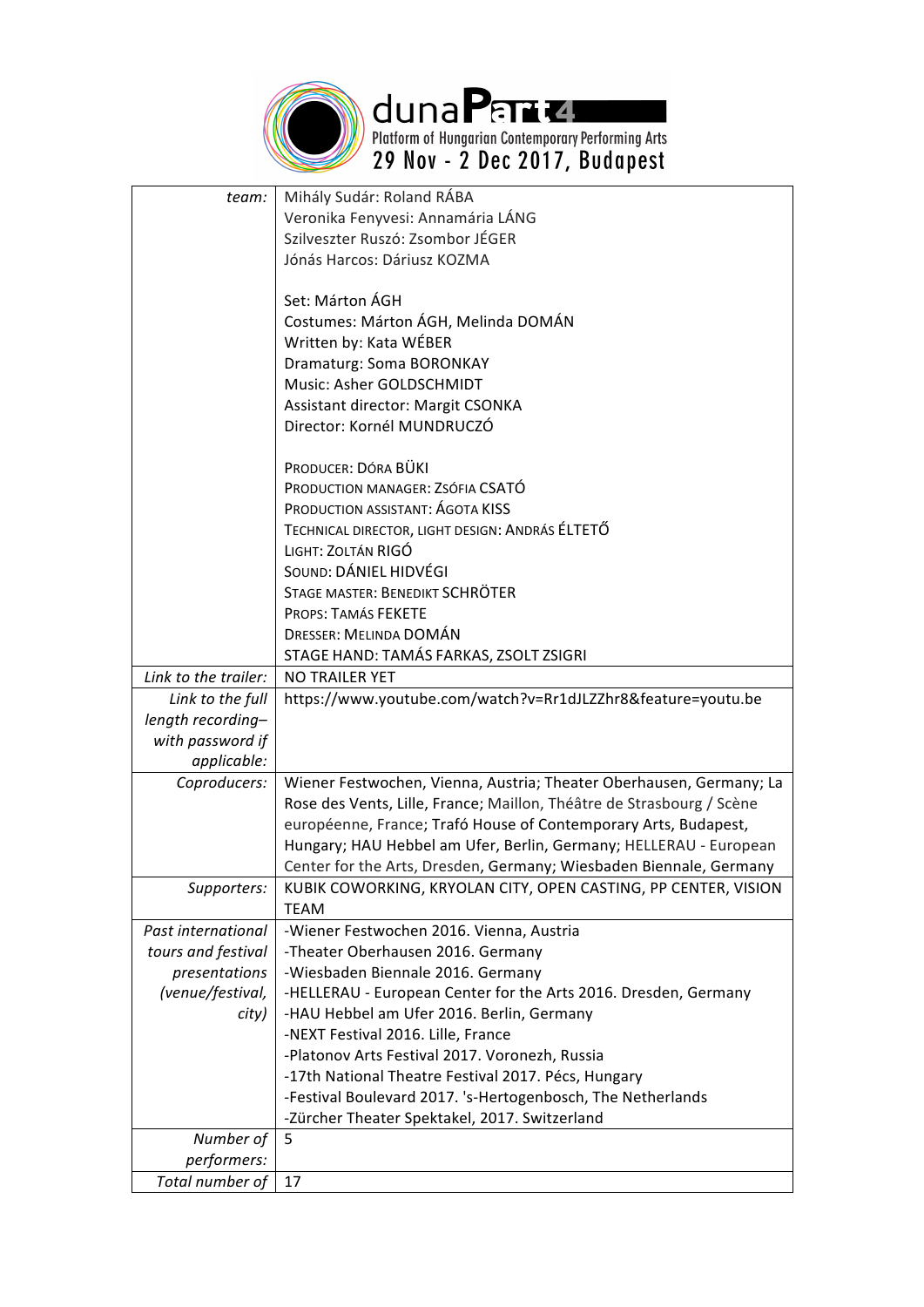

*people on tour: Basic technical requirements* Size of stage (width x *depth x height)* 13m x 13m *Scale of venue (small/medium/large)* large Length of setup and *strike:* Set-up:  $1<sup>st</sup>$  day: 10.00-22.00  $2^{nd}$  day: 10.00-22.00  $3<sup>rd</sup>$  day: 10.00-12.00 (technical corrections) Strike: after the last performance: 2-2,5 hours next day: 09.00-15.00 *Any particular*  Water on stage, dry ice, haze, stroboscope, pyrotechnical effect

duna Parta

Platform of Hungarian Contemporary Performing Arts 29 Nov - 2 Dec 2017, Budapest

*technical requirement:*

*Synopsis/Description of performance (1.500-2.000 characters):*

An executor arrives to evict a single woman from her Budapest flat, but an unexpected twist prevents him from carrying out his plan. Meanwhile, the pitiless fellow is forced to examine his own conscience, and it becomes clear that the derelict flat hides dark secrets which the new tenants must face...

Do we choose our fates, or are our lives predestined? The characters live an imitation of life; a life of ingrained habit far removed from the political situation of the moment. The performance is made up of two duets, two side-notes from a margin of society where injustice is the unwritten law.

Kornél Mundruczó's new production is both poetic and provocative and breaks new ground for Proton Theatre.

*Review extracts with links (2-3 pieces):* 

"Kornél Mundruczó's hyper-realist masterpiece." *(mottingers-meinung.at - Austria)*

"Kornél Mundruczó, renowned Hungarian director of stage and film, surprises us with his performance entitled *Imitation of life*. Instead of the accustomed violence and provocation onstage, he offers quiet and intimate glimpses into the fates of individuals." *(Süddeutsche Zeitung - Germany)*

"The face as a battleground, the rented flat as a microscope, the stage as a magnifying glass – the theatrical art of Kornél Mundruczó, born in 1975, reflects out societal relations on a small scale, using sharp outlines. This makes *Imitation of life* a poetic and political event in one." *(Frankfurter Allgemeine Zeitung - Germany)*

"In a time where establishing one's identity is increasingly important, Mundruczó has crafted a theatre production that address these questions: Are we able to sever our family roots? Can we deny our background? Is it possible to create an identity tailored to suit us? *Imitation of life* presents a young man's desperate attempts as he strives for a better life." *(ORF.at - Austria)*

"The excellent set, designed by Márton Ágh, is convincing in every portion of the play. Its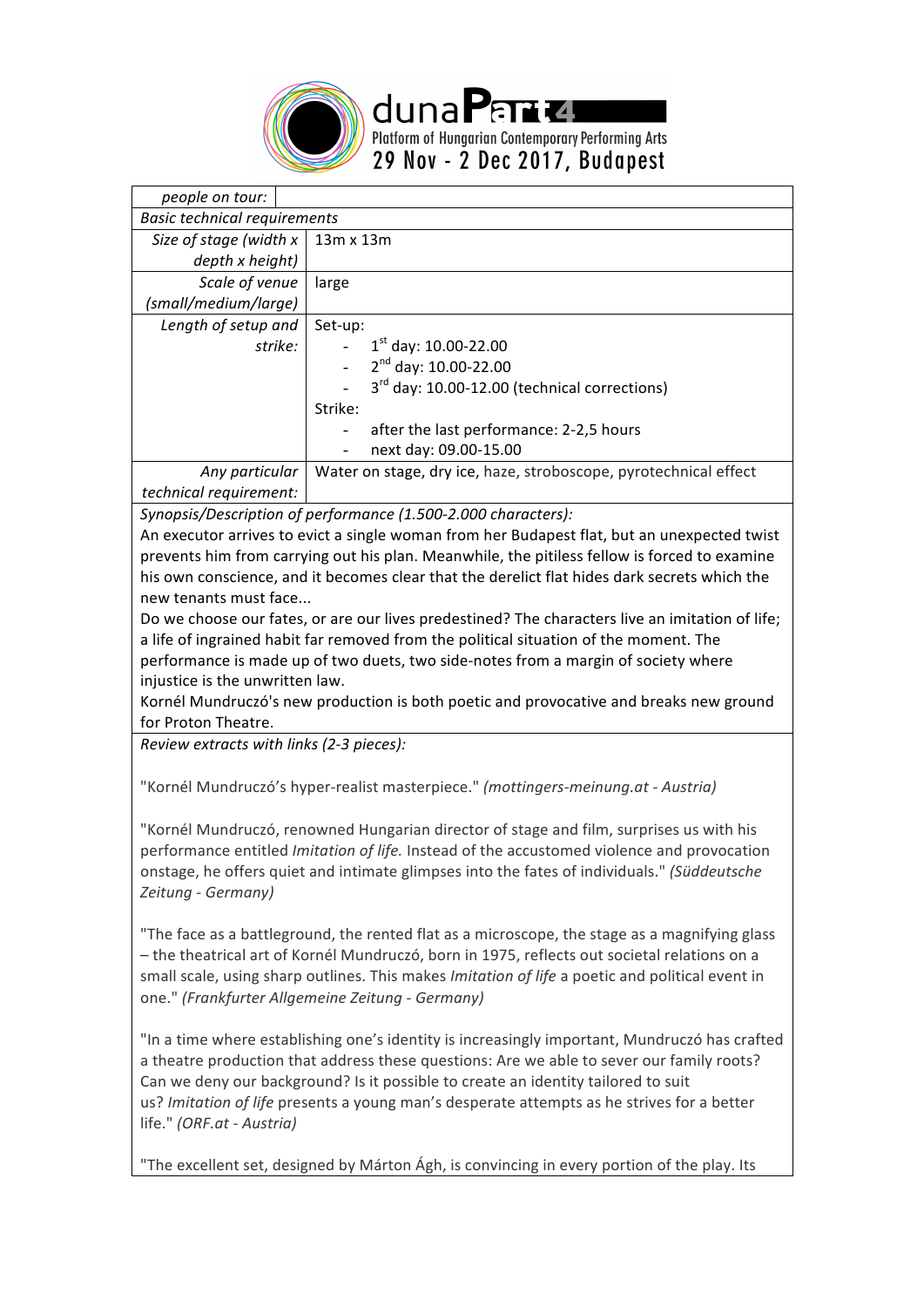

rotation, which gives rise to chaos and disorder, is a graphic metaphor for this restless and chaotic period, in which many of our lives are turned upside down when firm points of reference are lost." *(european-cultural-news.com)*

"This is the theatre of material and life's game that moves one to tears." *(ruhrbarone.de -Germany)*

"Lili Monori and Roland Rába bring their struggle for the flat to life. They are a captivating duo. (...) It is hyper-realism verging on satire." *(Wiener Zeitung - Austria)* 

"Mundruczó Kornél and Budapest's Proton Theatre have succeeded in creating a political zeitstück that is uncommonly dense and significant. After the lights go out, the audience sits for minutes in silence before rewarding the director, the spectacle and the actors with lengthy applause." *(opernnetz.de - Germany)*

| Other productions currently on tour No 1: |                                                              |  |
|-------------------------------------------|--------------------------------------------------------------|--|
| Title of                                  | <b>DEMENTIA</b>                                              |  |
| production:                               |                                                              |  |
| Year and place of                         | 2013. BUDAPEST, HUNGARY                                      |  |
| premiere:                                 |                                                              |  |
| Length:                                   | <b>115 MINS</b>                                              |  |
| Cast, creative                            | Bartonek: Ervin NAGY/János SZEMENYEI                         |  |
| team:                                     | Dr. Szatmáry: Roland RÁBA                                    |  |
|                                           | Dóra, nurse: Kata WÉBER/Annamária LÁNG                       |  |
|                                           | Mercédesz Sápi: Lili MONORI                                  |  |
|                                           | Henrik Holényi: Balázs TEMESVÁRI                             |  |
|                                           | Lady Oci: Orsi TÓTH                                          |  |
|                                           | Lukács: Gergő BÁNKI                                          |  |
|                                           | Dentist: László KATONA/Zsolt NAGY                            |  |
|                                           |                                                              |  |
|                                           | Set, costumes: Márton ÁGH                                    |  |
|                                           | Dramaturg: Viktória PETRÁNYI, Gábor THURY                    |  |
|                                           | Music: János SZEMENYEI                                       |  |
|                                           | Assistant director: Zsófia CSATÓ                             |  |
|                                           | Director: Kornél MUNDRUCZÓ                                   |  |
|                                           |                                                              |  |
|                                           | Production assistant: Ágota KISS                             |  |
|                                           | Technical director, light designer: András ÉLTETŐ            |  |
|                                           | Sound technician: Zoltán BELÉNYESI/Alexander NICKOL          |  |
|                                           | Video technician: Zoltán GYORGYOVICS                         |  |
|                                           | Producer: Dóra BÜKI                                          |  |
|                                           | Prop master: Gergely NAGY                                    |  |
|                                           | Dresser: Melinda DOMÁN                                       |  |
| Link to the trailer:                      | https://www.youtube.com/watch?v=hvRbrAX4Veo                  |  |
| Link to the full                          | https://www.youtube.com/watch?v=5Qe0TmLoWAs&feature=youtu.be |  |
| length recording-                         |                                                              |  |
| with password if                          |                                                              |  |
| applicable:                               |                                                              |  |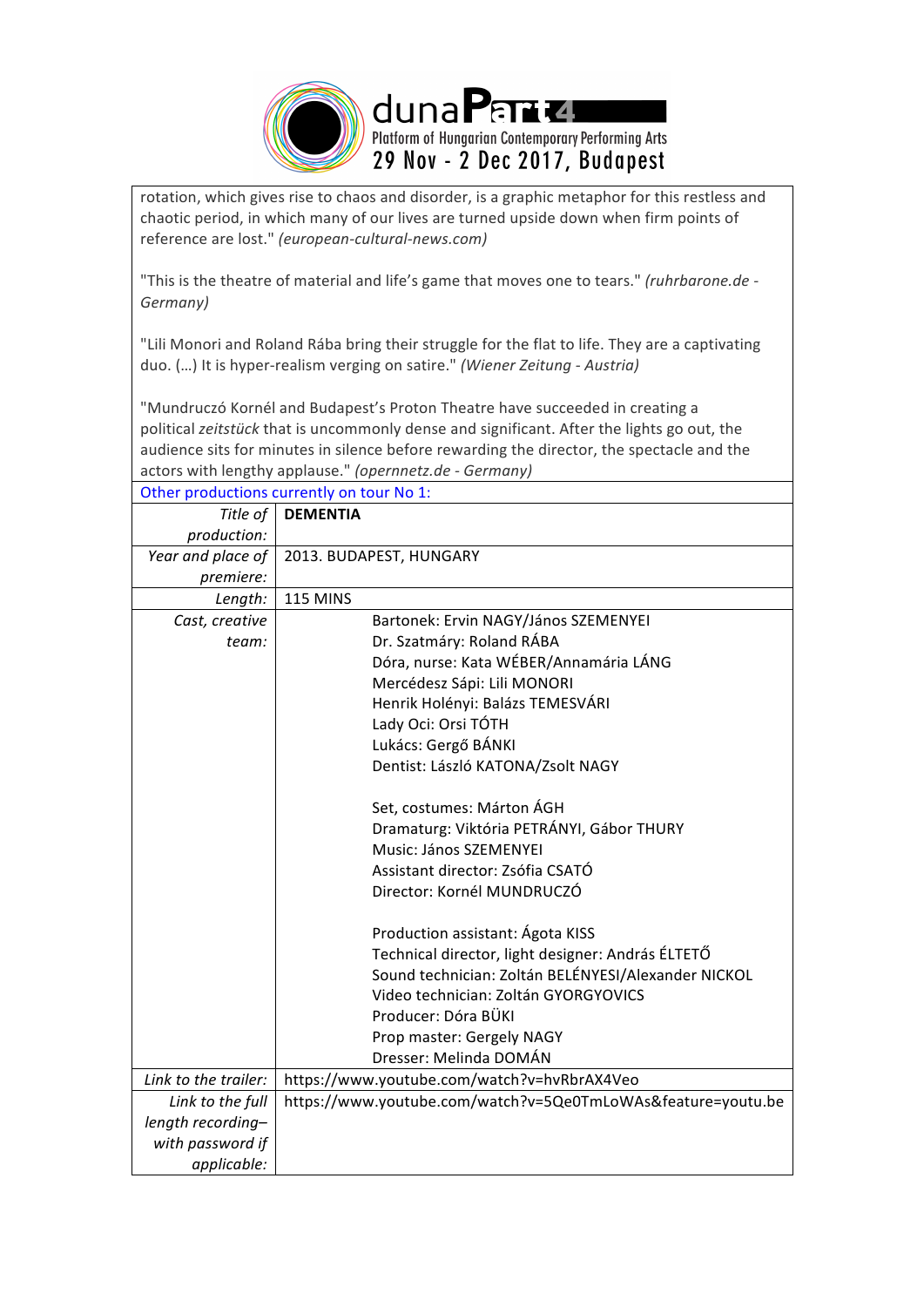

duna Parte Republicans Arts<br>Platform of Hungarian Contemporary Performing Arts<br>29 Nov - 2 Dec 2017, Budapest

|                                     | Coproducers: HAU Hebbel am Ufer, Berlin, Germany; Theatre National de Bordeaux                          |  |
|-------------------------------------|---------------------------------------------------------------------------------------------------------|--|
|                                     | Aquitaine, France;<br>HELLERAU - European Center for the Arts, Dresden, Germany; Trafó House            |  |
|                                     | of Contemporary Arts, Budapest, Hungary;                                                                |  |
|                                     | Festival De Keuze/Rotterdamse Schouwburg, The Netherlands;                                              |  |
|                                     | Noorderzon Performing Arts Festival, Groningen, The Netherlands;                                        |  |
|                                     | SPIELART Festival, Munich, Germany; Festival Automne en Normandie,                                      |  |
|                                     | Rouen, France;                                                                                          |  |
|                                     | Maria Matos Teatro Municipal, Lisboa, Portugal; Künstlerhaus                                            |  |
|                                     | Mousonturm, Frankfurt am Main, Germany; Kunstenfestivaldesarts,                                         |  |
|                                     | Brussels, Belgium                                                                                       |  |
|                                     | <b>SUPPORTERS:</b>                                                                                      |  |
|                                     | A House on Fire and NXTSTP coproduction with the support of the                                         |  |
|                                     | Cultural Program of the European Union.                                                                 |  |
| Supporters:                         |                                                                                                         |  |
| Past international                  | -SPIELART Festival 2013. Munich, Germany                                                                |  |
| tours and festival                  | -Theatre National de Bordeaux Aquitaine 2013. France                                                    |  |
| presentations                       | -HELLERAU - European Center for the Arts 2014. Dresden, Germany                                         |  |
| (venue/festival,                    | -HAU Hebbel am Ufer 2014. Berlin, Germany                                                               |  |
| city)                               | -Maria Matos Teatro Municipal 2014. Lisboa, Portugal<br>-Nová Dráma Festival 2014. Bratislava, Slovakia |  |
|                                     | -New Plays from Europe 2014. Künstlerhaus Mousonturm, Frankfurt am                                      |  |
|                                     |                                                                                                         |  |
|                                     | Main, Germany<br>-Noorderzon Performing Arts Festival 2014. Groningen, The                              |  |
|                                     | Netherlands                                                                                             |  |
|                                     | -Festival De Keuze 2014. Rotterdamse Schouwburg, The Netherlands                                        |  |
|                                     | -Baltic House Festival 2014. Saint Petersburg, Russia                                                   |  |
|                                     | -NET Festival 2014. Moscow, Russia                                                                      |  |
|                                     | -Automne en Normandie 2014. Evreux, France                                                              |  |
|                                     | -NEXT Festival 2014. Lille, France                                                                      |  |
|                                     | -Nervous Systems 2014. Schauspielhaus Zürich, Switzerland                                               |  |
|                                     | -Lessingtage 2015. Thalia Theater Hamburg, Németország                                                  |  |
|                                     | -dunaPart3 - Kortárs Előadóművészeti Platform 2015.                                                     |  |
|                                     | <b>Budapest</b>                                                                                         |  |
|                                     | -Szingapúri Nemzetközi Művészeti Fesztivál 2015. Szingapúr                                              |  |
|                                     | -TEATR Nemzetközi Színházi Fórum 2016. Minszk,                                                          |  |
|                                     | Fehéroroszország                                                                                        |  |
|                                     | -Brnói Világszínház 2017. Csehország                                                                    |  |
| Number of<br>performers:            | 8                                                                                                       |  |
| Total number of                     | 18                                                                                                      |  |
| people on tour:                     |                                                                                                         |  |
| <b>Basic technical requirements</b> |                                                                                                         |  |
| Size of stage (width x              | 13m X 12m x 6.70 m                                                                                      |  |
| depth x height)                     |                                                                                                         |  |
| Scale of venue                      | 300+ (flexible with blocked steats)                                                                     |  |
| (small/medium/large)                |                                                                                                         |  |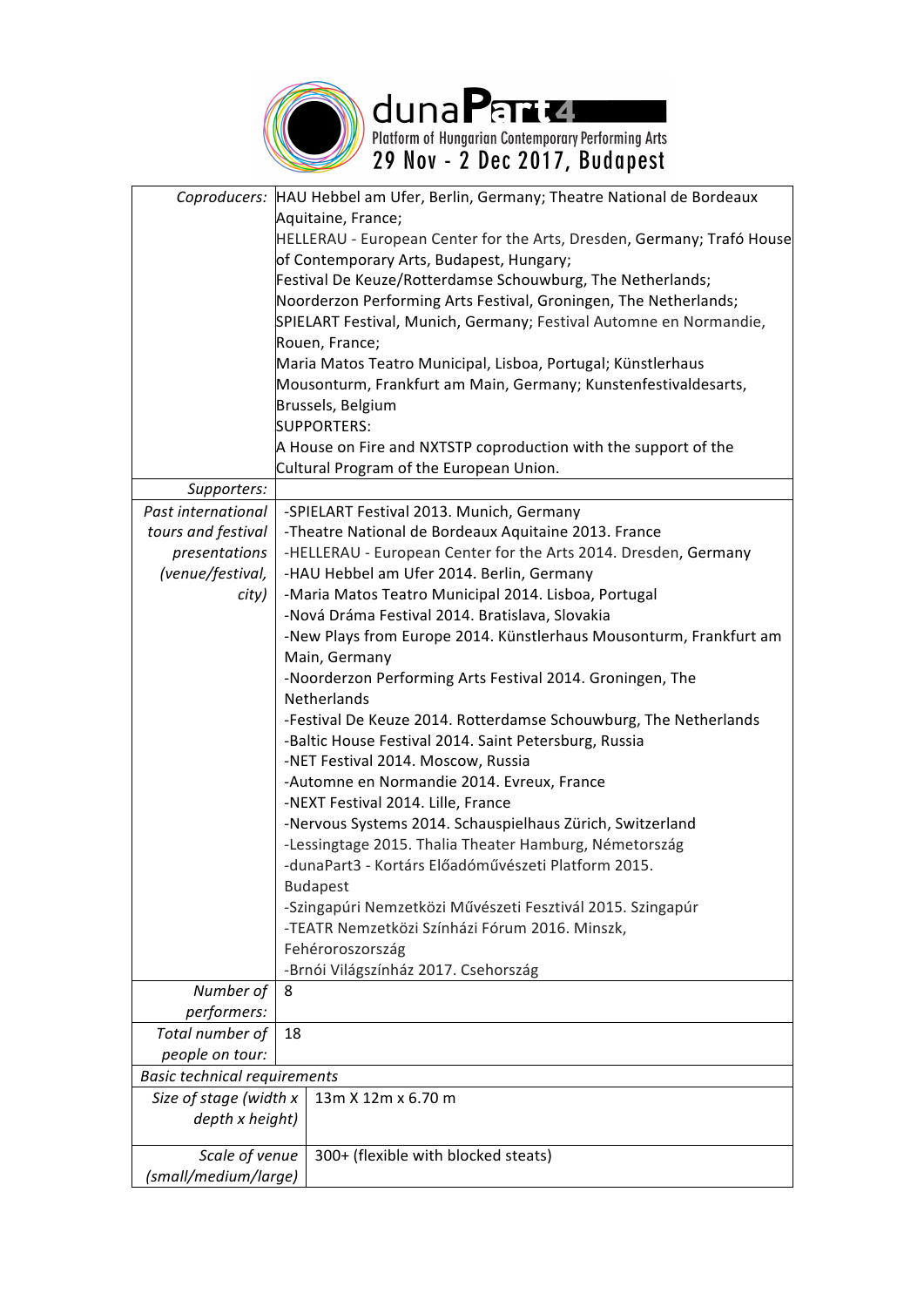

|  | Length of setup and |
|--|---------------------|
|--|---------------------|

*strike: Any particular* 

*technical requirement:*

*Synopsis/Description of performance (1.500-2.000 characters):*

A world famous psychiatric hospital in Hungary was forced to close down a few months ago. The building has since become dilapidated; the garden is overgrown with weeds and a handful of patients have been left to vegetate alone on the fourth floor. The patients with developed dementia are living in the empire of amnesia... We have to face the following questions: How could society ever profit from one mental patient living a few years longer? What is the point of helping those who suffer when it all leads to death anyway? And besides, suffering is what propels humanity. When we numb ourselves with modern medicine we forget about religion and philosophy for good, albeit humanity found shelter in them before. May we presume the contradiction that death is Man's only hope and main human right?

This production of the Proton Theatre, which shifts from documentary-like realism to a more abstract world of the subconscious, manages to create an operetta-like reality wrapped in a postmodern melodrama that is frighteningly similar to our own daily life, insofar as every society is best characterized by how it treats its elderly and those livings with disabilities. *Reviews (2-3 pieces):* 

"Entering the psychiatric hospital and walking beside the patients' hospital beds, we become part of the world of the performance, its physical space, from very first moment. Moreover, we immediately assume a role, as Professor Szatmáry (Roland Rába) welcomes us as visitors on the open day of the Dementia Hospital. We soon receive the first request: a small financial contribution to save the clinic. Within the first five minutes of the performance, a great burden and social responsibility has been placed on our shoulders. What soon becomes apparent is that if we let this psychiatric hospital, highly respected all over Europe, shut down; the plot's further developments, the fate of the patients, and collective suicide will all be our responsibility. But do we have any means to forestall this conclusion? The figure of the rich and cunning Bartonek (Ervin Nagy), who emerges from the audience, seems to suggest there is none: only money counts. Thanks to his wealth and connections, Bartonek can buy the hospital from the state and eject the incapacitated patients onto the streets. Nevertheless, we cannot totally blame him, since his point is correct. Out of the budget to hospitalize these vegetative patients, dozens of children from the poorest regions of Hungary could be saved from starvation. And why should we want to prolong the life of the elderly, who are a burden on society, if we all die at some point anyway?

This latest production by Mundruczó is embarrassingly humorous, parodying elements of operetta and comedy in order to address important social matters. What we find here is the surrealist, comic endgame of human life." (szinhaz.net)

"The play doesn't even give its characters a chance. It invites in Death and treats it as freedom, since these people are not needed by anyone anywhere." *(index.hu)* 

| Other production currently on tour No2: |  |  |  |
|-----------------------------------------|--|--|--|
| Title of production:   DISGRACE         |  |  |  |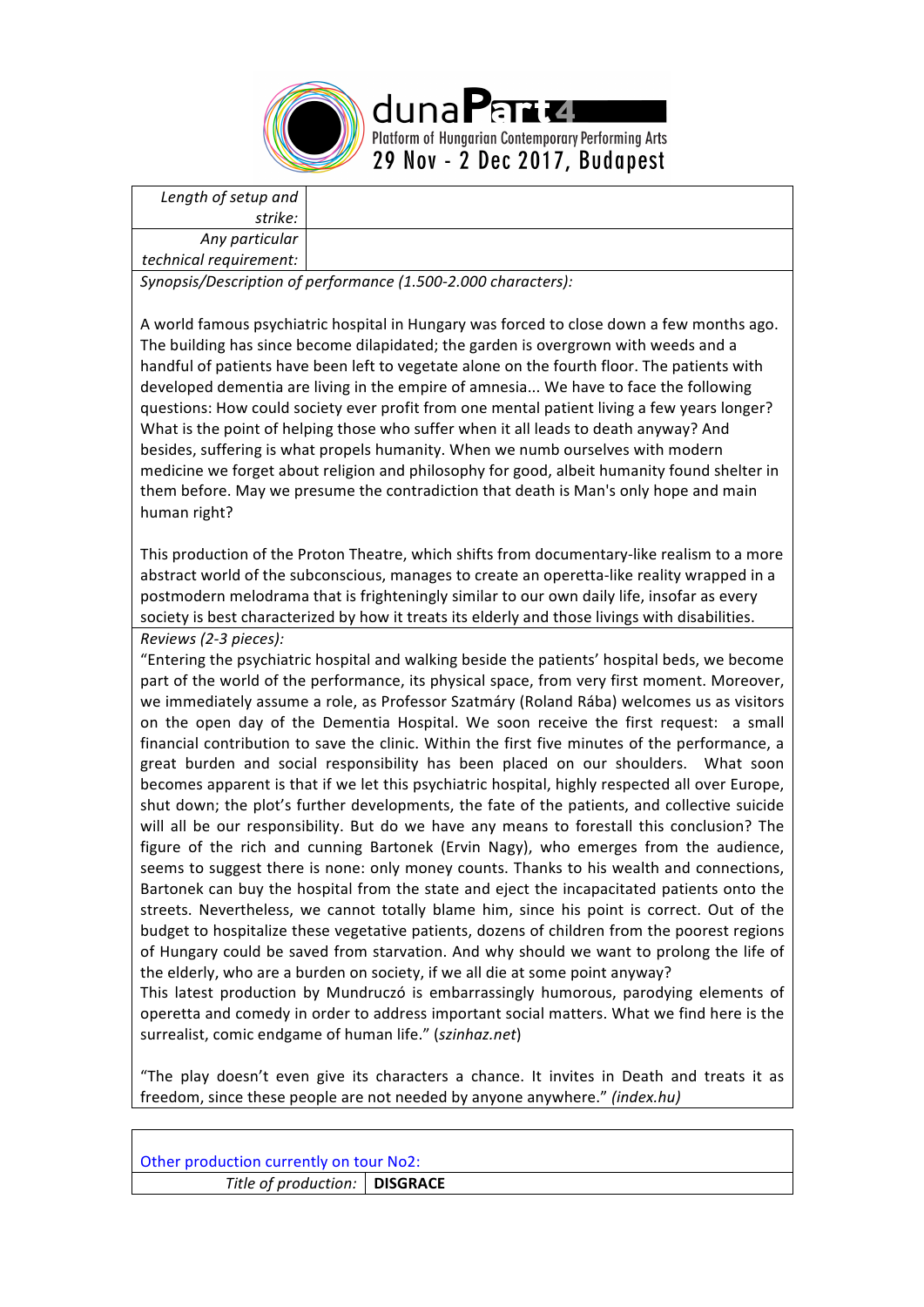

duna Para 2.<br>Platform of Hungarian Contemporary Performing Arts<br>29 Nov - 2 Dec 2017, Budapest

| Year and place of premiere:  | 2012. WIENER FESTWOCHEN, VIENNA, AUSTRIA                                                                       |
|------------------------------|----------------------------------------------------------------------------------------------------------------|
| Length:                      | 125 MINS                                                                                                       |
| Place of premiere:           | VIENNA, AUSTRIA                                                                                                |
| Cast, creative team:         | David Lurie: Sándor Zsótér                                                                                     |
|                              | Lucy Lurie: Annamária Láng / Orsi Tóth                                                                         |
|                              | Bev Shaw: Lili Monori                                                                                          |
|                              | Bill Shaw: Miklós Székely B.                                                                                   |
|                              | Student 1. / Stewart / Petrus - Roland Rába                                                                    |
|                              | Melanie / Wife of Petrus - Kata Wéber / Diána Magdolna                                                         |
|                              | <b>Kiss</b>                                                                                                    |
|                              | Raper 1. / Student 2. / Dickinson - Gergely Bánki                                                              |
|                              | Raper 2. / Student 3. - László Katona                                                                          |
|                              | Kubu / Student 4. - János Szemenyei                                                                            |
|                              | Johnny Weismüller - János Derzsi                                                                               |
|                              | SET, COSTUME: Márton Ágh                                                                                       |
|                              | LIGHT: András Éltető                                                                                           |
|                              | <b>WRITTEN BY: J.M. Coetzee</b>                                                                                |
|                              | DRAMATURG: Viktória Petrányi                                                                                   |
|                              | MUSIC: János Szemenyei                                                                                         |
|                              | ASSISTANT DIRECTOR: Zsófia Csató                                                                               |
|                              | DIRECTOR: Kornél Mundruczó                                                                                     |
|                              | PRODUCER: Dóra Büki                                                                                            |
|                              | PRODUCTION ASSISTANT: Zsófia Csató                                                                             |
|                              | TECHNICAL DIRECTOR: András Éltető                                                                              |
|                              | LIGHT TECHNICIAN: András Éltető, Zoltán Rigó                                                                   |
|                              | SOUND TECHNICIAN: Zoltán Belényesi                                                                             |
|                              | VIDEO TECHNICIAN: Zoltán Gyorgyovics                                                                           |
|                              | PROP MASTER: Gergely Nagy                                                                                      |
|                              | DRESSER: Tímea Oláh, Jánosné Cselik                                                                            |
|                              | <b>INTERN: Gábor Thury</b>                                                                                     |
| Link to the trailer:         | https://www.youtube.com/watch?v=-k1bOPZJ3r0                                                                    |
| Link to the full length      | https://www.youtube.com/watch?v=VZ0sq9RWTp4&t=94s                                                              |
| recording- with password if  |                                                                                                                |
| applicable:                  |                                                                                                                |
| Coproducers:                 | Wiener Festwochen, Vienna, Austria; Festival d'Avignon,                                                        |
|                              | France; KunstenFestivalDesArts, Brussels, Belgium; Trafó                                                       |
|                              | House of Contemporary Arts, Budapest, Hungary; Malta                                                           |
|                              | Festival, Poznan, Poland; HAU Hebbel am Ufer, Berlin,                                                          |
|                              | Germany; Romaeuropa Festival, Rome, Italy                                                                      |
| Supporters:                  | ITCB - Institute for Training and Consulting in Banking,<br>Blup! beanbags, Kryolan City, PP Business Centre - |
|                              | Budapest, VisionTeam                                                                                           |
| Past international tours and | -Wiener Festwochen 2012. Vienna, Austria                                                                       |
| festival presentations       | -KunstenFestivalDesArts 2012. Brussels, Belgium                                                                |
| (venue/festival, city)       | -Malta Festival 2012. Poznan, Poland                                                                           |
|                              | -Festival d'Avignon 2012. France                                                                               |
|                              | -HAU Hebbel am Ufer 2012. Berlin, Germany                                                                      |
|                              |                                                                                                                |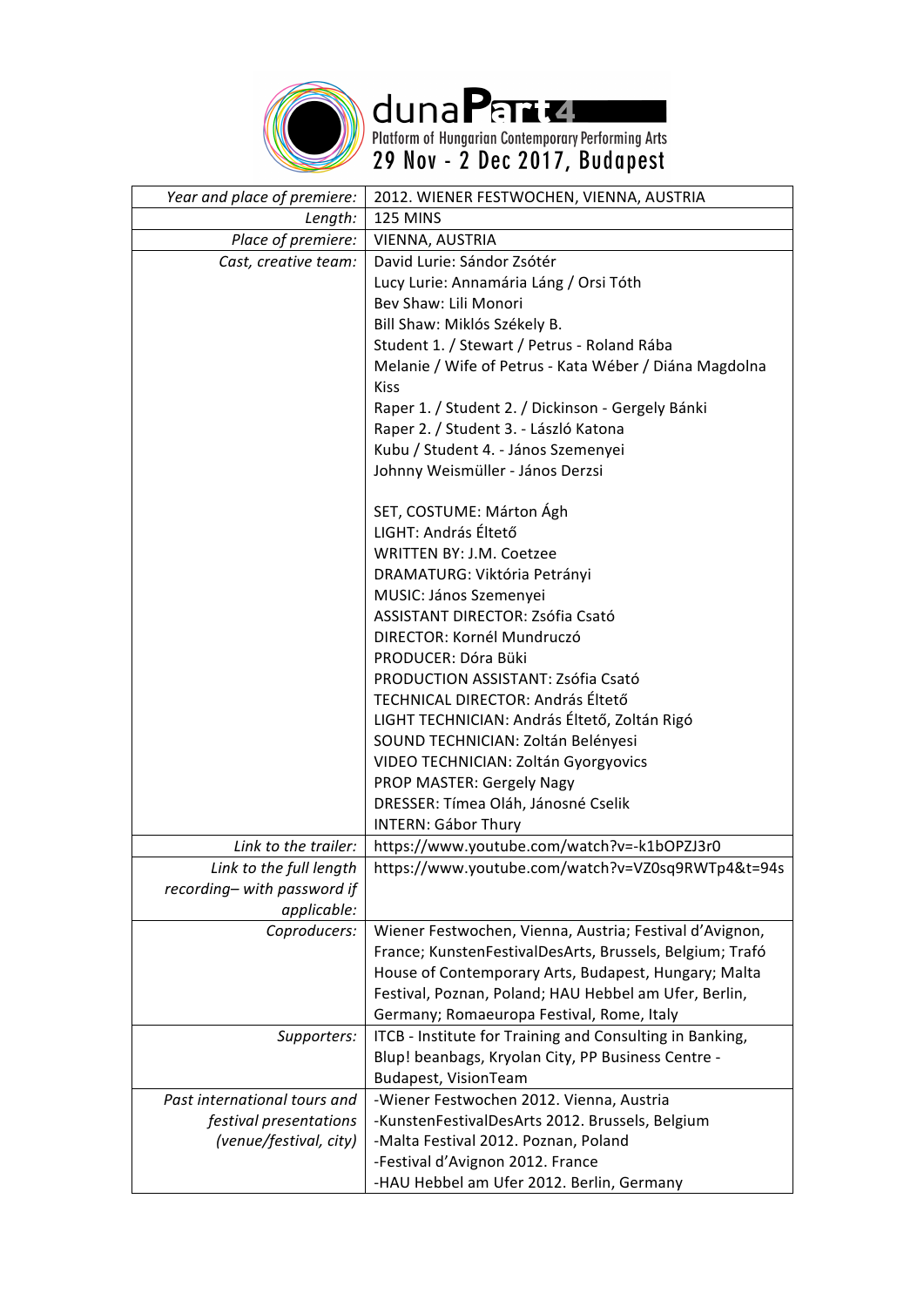

duna Partu Platform of Hungarian Contemporary Performing Arts 29 Nov - 2 Dec 2017, Budapest

|                                                               | -Romaeuropa Festival 2012. Rome, Italy                   |
|---------------------------------------------------------------|----------------------------------------------------------|
|                                                               | -Hungarian Showcase 2013. Budapest, Hungary              |
|                                                               | -National Theatre of Pécs 2013. Hungary                  |
|                                                               | -13th National Theatre Festival 2013. Pécs, Hungary      |
|                                                               | -Tampere Theatre Festival 2013. Finland                  |
|                                                               | -Züricher Theater Spektakel 2013. Switzerland            |
|                                                               | -Le Maillon 2014. Strasbourg, France                     |
|                                                               | -NEXT Festival 2015. Lille, France                       |
|                                                               | -Mousonturm 2015. Frankfurt am Main, Germany             |
|                                                               | -24th International Festival Theatre 2016. Pilsen, Czech |
|                                                               | Republic                                                 |
| Number of performers:                                         | 10 people and a dog                                      |
| Total number of people on                                     | 18                                                       |
| tour:                                                         |                                                          |
| <b>Basic technical requirements</b>                           |                                                          |
| Size of stage (width x depth x                                | 13m X 12m x 6.70 m                                       |
|                                                               | height)                                                  |
|                                                               |                                                          |
| Scale of venue                                                | 200 seats                                                |
| (small/medium/large)                                          |                                                          |
| Length of setup and strike:                                   |                                                          |
| Any particular technical                                      |                                                          |
| requirement:                                                  |                                                          |
| Synonsis/Description of performance (1,500-2,000 characters): |                                                          |

*Synopsis/Description of performance (1.500-2.000 characters):*

Disgrace", the novel by J. M. Coetzee shows a true picture of the era we live in, even though the story is about David Lurie, a professor of romantic literature from Cape Town, and it takes place in the far Republic of South Africa after apartheid. The novel breaks the barriers created by the lines of forces of local society, and is able to show our big European questions with sharp precision. The story shows the mutual fears and problems that we all deal with on a continent obviously facing big rearrangements. In David's character we get to know a white African, an always privileged snobbish intellectual, who loses his power and every point of reference in the new social system. David's fall is also the fall of a world that allows the colonizer white people not to deal with their past and the consequences of their deeds even after several hundred years. It is also a warning for the future collapse of the European world, in which we all were brought up and that we all know so well. A stranger knocks on David Lurie's door and he has no choice but to let him in. But when he opens the door, a new structure of the world is revealed to him, one which he has no answers for. With the rise of the masses and the oppressed, David loses everything. However in a strange way in the midst of his biggest dispossession, he finds the gift of freedom. *Reviews (2-3 pieces):* 

"Mundruczó is the best, most impatient of opportunists, always at the adaptee's side." (The *Vienna Review - Austria)*

"Mundruczó brings to Europe Coetzee's questions about the coexistence of blacks and whites after Apartheid. It is a power play of the most fearsome sort." *(De Standaard -Belgium)*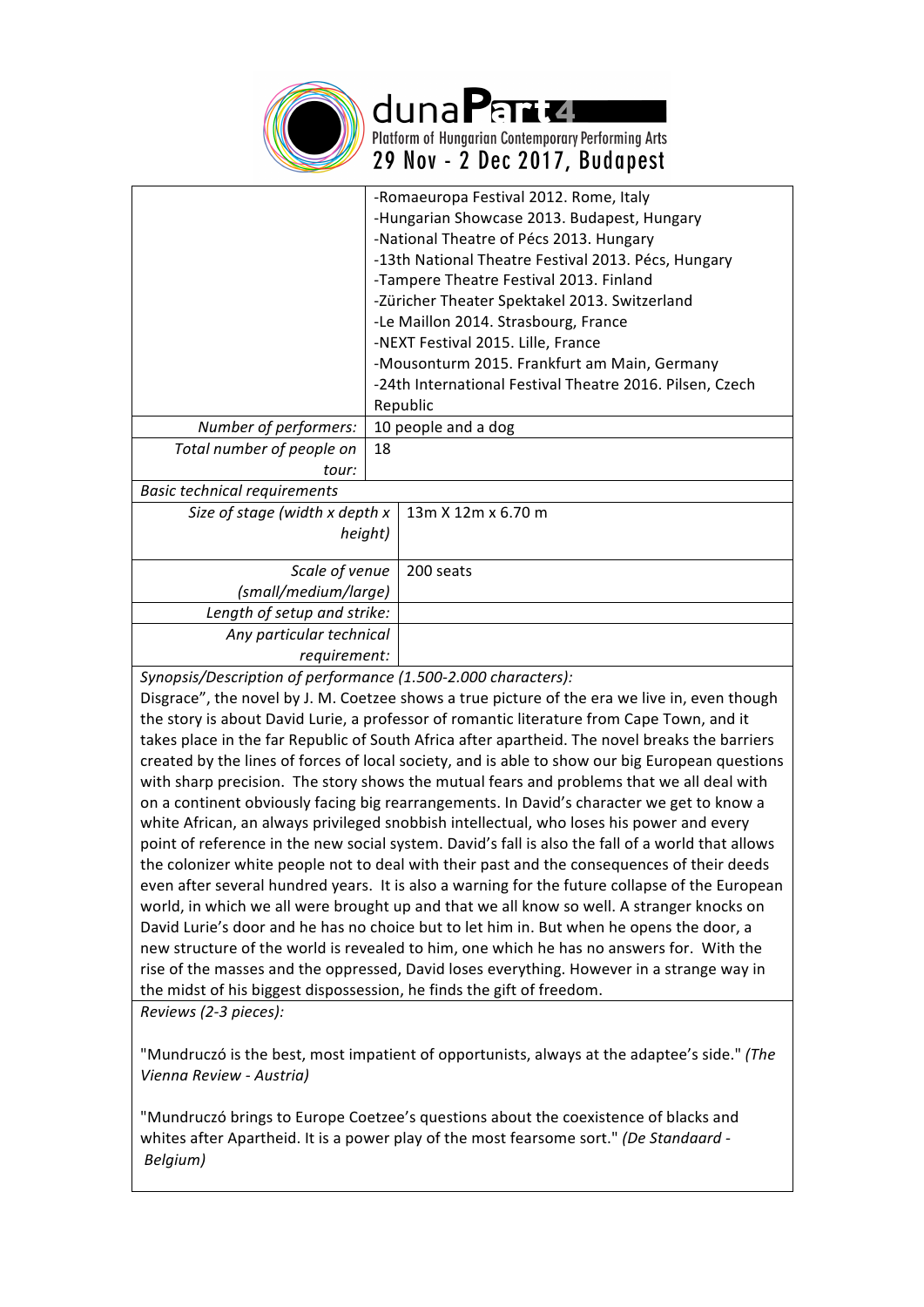

duna Parte Republicans Arts<br>Platform of Hungarian Contemporary Performing Arts<br>29 Nov - 2 Dec 2017, Budapest

| "Mundruczó loves dense, concentrated pictures on a stage with plenty of props. This makes                        |                                                                                                                                                                                                                                                                                                                                                                                                                                                                                                                                                                                                                                                                           |  |
|------------------------------------------------------------------------------------------------------------------|---------------------------------------------------------------------------------------------------------------------------------------------------------------------------------------------------------------------------------------------------------------------------------------------------------------------------------------------------------------------------------------------------------------------------------------------------------------------------------------------------------------------------------------------------------------------------------------------------------------------------------------------------------------------------|--|
| his direction intriguing." (Berliner Zeitung - Germany)                                                          |                                                                                                                                                                                                                                                                                                                                                                                                                                                                                                                                                                                                                                                                           |  |
| Other productions currently on tour No 3:                                                                        |                                                                                                                                                                                                                                                                                                                                                                                                                                                                                                                                                                                                                                                                           |  |
| Title of                                                                                                         | <b>HARD TO BE A GOD</b>                                                                                                                                                                                                                                                                                                                                                                                                                                                                                                                                                                                                                                                   |  |
| production:                                                                                                      |                                                                                                                                                                                                                                                                                                                                                                                                                                                                                                                                                                                                                                                                           |  |
| Year and place of                                                                                                | 2010. KUNSTENFESTIVALDESARTS, BRÜSSELS, BELGIUM                                                                                                                                                                                                                                                                                                                                                                                                                                                                                                                                                                                                                           |  |
| premiere:                                                                                                        |                                                                                                                                                                                                                                                                                                                                                                                                                                                                                                                                                                                                                                                                           |  |
| Length:                                                                                                          | <b>100 MINS</b>                                                                                                                                                                                                                                                                                                                                                                                                                                                                                                                                                                                                                                                           |  |
| Cast, creative                                                                                                   | Váradi Annamária - Annamária Láng                                                                                                                                                                                                                                                                                                                                                                                                                                                                                                                                                                                                                                         |  |
| team:                                                                                                            | Andrea - Kata Wéber                                                                                                                                                                                                                                                                                                                                                                                                                                                                                                                                                                                                                                                       |  |
|                                                                                                                  | Zita - Diána Magdolna Kiss                                                                                                                                                                                                                                                                                                                                                                                                                                                                                                                                                                                                                                                |  |
|                                                                                                                  | Emőke - Orsi Tóth                                                                                                                                                                                                                                                                                                                                                                                                                                                                                                                                                                                                                                                         |  |
|                                                                                                                  | dr. Varjassy Károly - Roland Rába                                                                                                                                                                                                                                                                                                                                                                                                                                                                                                                                                                                                                                         |  |
|                                                                                                                  | Attila - Gergely Bánki                                                                                                                                                                                                                                                                                                                                                                                                                                                                                                                                                                                                                                                    |  |
|                                                                                                                  | Omar - László Katona                                                                                                                                                                                                                                                                                                                                                                                                                                                                                                                                                                                                                                                      |  |
|                                                                                                                  | János - János Derzsi                                                                                                                                                                                                                                                                                                                                                                                                                                                                                                                                                                                                                                                      |  |
|                                                                                                                  | Varjassy Rudolf - János Szemenyei                                                                                                                                                                                                                                                                                                                                                                                                                                                                                                                                                                                                                                         |  |
|                                                                                                                  |                                                                                                                                                                                                                                                                                                                                                                                                                                                                                                                                                                                                                                                                           |  |
|                                                                                                                  |                                                                                                                                                                                                                                                                                                                                                                                                                                                                                                                                                                                                                                                                           |  |
|                                                                                                                  | LIGHT: András Éltető                                                                                                                                                                                                                                                                                                                                                                                                                                                                                                                                                                                                                                                      |  |
|                                                                                                                  | WRITTEN BY: Kornél Mundruczó, Yvette Bíró                                                                                                                                                                                                                                                                                                                                                                                                                                                                                                                                                                                                                                 |  |
|                                                                                                                  | DRAMATURG: Viktória Petrányi, Éva Zabezsinszkij                                                                                                                                                                                                                                                                                                                                                                                                                                                                                                                                                                                                                           |  |
|                                                                                                                  | MUSIC: János Szemenyei                                                                                                                                                                                                                                                                                                                                                                                                                                                                                                                                                                                                                                                    |  |
|                                                                                                                  | ASSISTANT DIRECTOR: Dóra Büki                                                                                                                                                                                                                                                                                                                                                                                                                                                                                                                                                                                                                                             |  |
|                                                                                                                  | DIRECTOR: Kornél Mundruczó                                                                                                                                                                                                                                                                                                                                                                                                                                                                                                                                                                                                                                                |  |
|                                                                                                                  | <b>PRODUCTION SUPERVISOR: Judit Sós</b>                                                                                                                                                                                                                                                                                                                                                                                                                                                                                                                                                                                                                                   |  |
|                                                                                                                  | PRODUCTION MANAGER: Dóra Büki                                                                                                                                                                                                                                                                                                                                                                                                                                                                                                                                                                                                                                             |  |
|                                                                                                                  | PRODUCTION ASSISTANT: Péter Réti                                                                                                                                                                                                                                                                                                                                                                                                                                                                                                                                                                                                                                          |  |
|                                                                                                                  | TECHNICAL DIRECTOR: András Éltető                                                                                                                                                                                                                                                                                                                                                                                                                                                                                                                                                                                                                                         |  |
|                                                                                                                  |                                                                                                                                                                                                                                                                                                                                                                                                                                                                                                                                                                                                                                                                           |  |
|                                                                                                                  |                                                                                                                                                                                                                                                                                                                                                                                                                                                                                                                                                                                                                                                                           |  |
|                                                                                                                  |                                                                                                                                                                                                                                                                                                                                                                                                                                                                                                                                                                                                                                                                           |  |
|                                                                                                                  |                                                                                                                                                                                                                                                                                                                                                                                                                                                                                                                                                                                                                                                                           |  |
|                                                                                                                  |                                                                                                                                                                                                                                                                                                                                                                                                                                                                                                                                                                                                                                                                           |  |
|                                                                                                                  |                                                                                                                                                                                                                                                                                                                                                                                                                                                                                                                                                                                                                                                                           |  |
|                                                                                                                  |                                                                                                                                                                                                                                                                                                                                                                                                                                                                                                                                                                                                                                                                           |  |
|                                                                                                                  |                                                                                                                                                                                                                                                                                                                                                                                                                                                                                                                                                                                                                                                                           |  |
|                                                                                                                  |                                                                                                                                                                                                                                                                                                                                                                                                                                                                                                                                                                                                                                                                           |  |
|                                                                                                                  |                                                                                                                                                                                                                                                                                                                                                                                                                                                                                                                                                                                                                                                                           |  |
|                                                                                                                  |                                                                                                                                                                                                                                                                                                                                                                                                                                                                                                                                                                                                                                                                           |  |
|                                                                                                                  |                                                                                                                                                                                                                                                                                                                                                                                                                                                                                                                                                                                                                                                                           |  |
|                                                                                                                  |                                                                                                                                                                                                                                                                                                                                                                                                                                                                                                                                                                                                                                                                           |  |
|                                                                                                                  |                                                                                                                                                                                                                                                                                                                                                                                                                                                                                                                                                                                                                                                                           |  |
|                                                                                                                  |                                                                                                                                                                                                                                                                                                                                                                                                                                                                                                                                                                                                                                                                           |  |
| Supporters:                                                                                                      | NXTSTP with the support of the Cultural Program European Union.                                                                                                                                                                                                                                                                                                                                                                                                                                                                                                                                                                                                           |  |
| Link to the trailer:<br>Link to the full<br>length recording-<br>with password if<br>applicable:<br>Coproducers: | Doctor - Zsolt Nagy<br>SET, COSTUME: Márton Ágh<br><b>LIGHT TECHNICIAN</b><br>András Éltető<br>SOUND TECHNICIAN: Zoltán Belényesi, János Rembeczki<br>PROP MASTER: Gergely Nagy<br>DRESSER: Jánosné Cselik<br>https://www.youtube.com/watch?v=SSBSSWfB-24&t=57s<br>https://www.youtube.com/watch?v=32B2HCz7Ffs&t=14s<br>Alkantara Festival, Lisbon, Portugal; Baltoscandal, Rakvere, Estonia;<br>Culturgest, Lisbon, Portugal; KunstenFestivalDesArts, Brussels, Belgium;<br>Rotterdamse Schouwburg, The Netherlands; Theater der Welt 2010,<br>Essen, Germany; Théâtre National de Bordeaux en Aquitaine,<br>France; Trafó House of Contemporary Arts, Budapest, Hungary |  |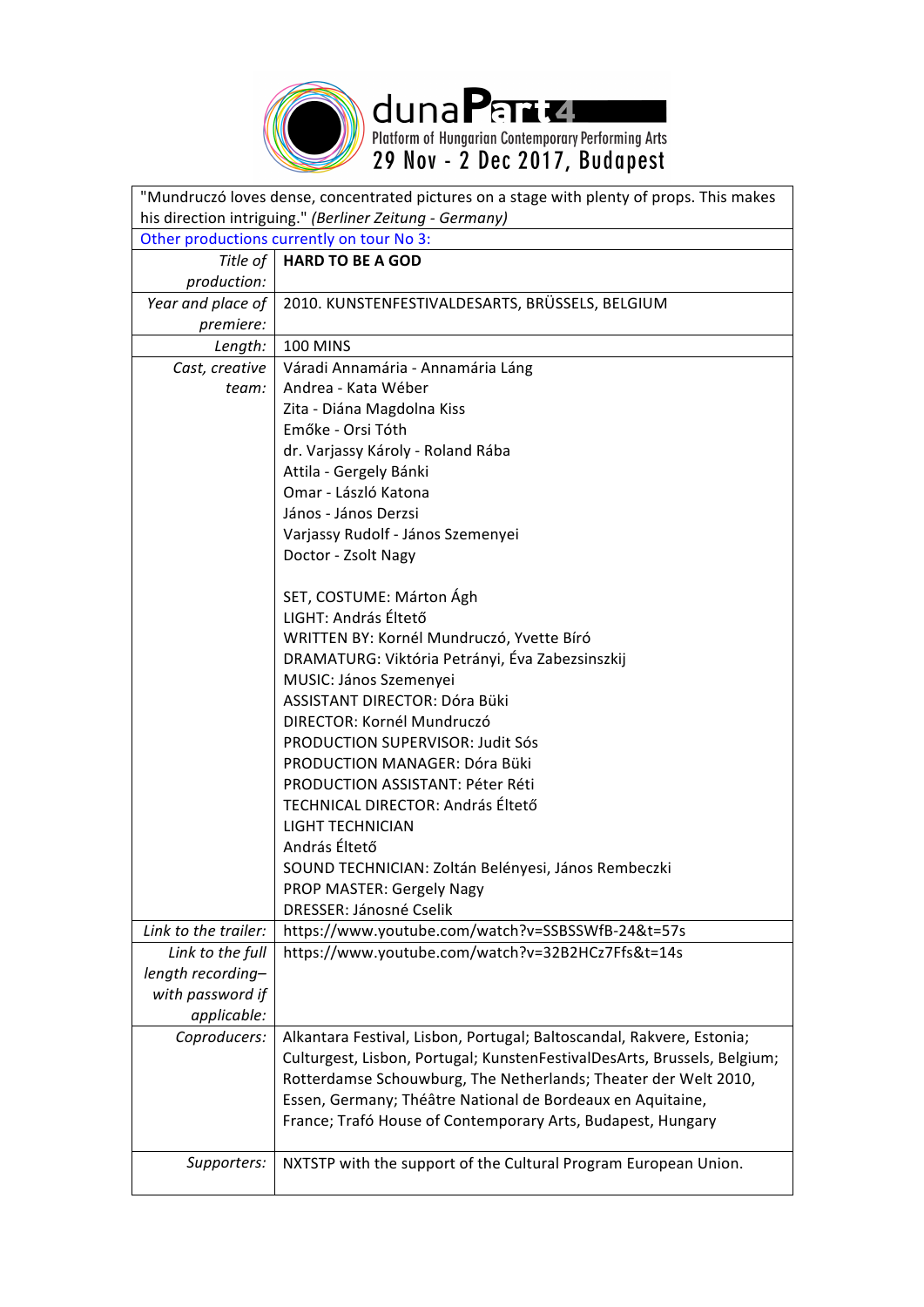

dunaPand Platform of Hungarian Contemporary Performing Arts 29 Nov - 2 Dec 2017, Budapest

|                                     | EkyLight, Open Society Institute, PropClub, VisionTeam               |  |
|-------------------------------------|----------------------------------------------------------------------|--|
| Past international                  | -KunstenFestivalDesArts 2010. Brussels, Belgium                      |  |
| tours and festival                  | -Alkantara Festival 2010. Lisbon, Portugal                           |  |
| presentations                       | -Theater der Welt 2010. Essen, Germany                               |  |
| (venue/festival,                    | -De Internationale Keuze 2010. Rotterdamse Schouwburg, The           |  |
| city)                               | <b>Netherlands</b>                                                   |  |
|                                     | -Novart Festival 2010. Theatre National de Bordeaux, France          |  |
|                                     | -dunaPart - Platform of Contemporary Hungarian Performing Arts 2011. |  |
|                                     | Budapest, Hungary                                                    |  |
|                                     | -POT Festival 2011. Tallinn, Estonia                                 |  |
|                                     | -Wiener Festwochen 2011. Vienna, Austria                             |  |
|                                     | -Malta Festival 2011. Poznan, Poland                                 |  |
|                                     | -La Batie - Festival de Geneve 2011. Switzerland                     |  |
|                                     | -La Filature 2011. Mulhouse, France                                  |  |
|                                     | -8th Politics in Independent Theatre 2011. Dresden, Germany          |  |
|                                     | -Adelaide Festival 2012. Australia                                   |  |
|                                     | -MESS International Theatre Festival 2012. Sarajevo, Bosnia and      |  |
|                                     | Herzegovina                                                          |  |
|                                     | -Arm und Reich Festival 2013. Schauspielhaus Zürich, Switzerland     |  |
|                                     | -47th BITEF Festival 2013. Belgrade, Serbia                          |  |
| Number of                           | 10                                                                   |  |
| performers:                         |                                                                      |  |
| Total number of                     | 17                                                                   |  |
| people on tour:                     |                                                                      |  |
| <b>Basic technical requirements</b> |                                                                      |  |
| Size of stage (width x              | Hard to be a God is played on 2 trucks.                              |  |
| depth x height)                     |                                                                      |  |
|                                     |                                                                      |  |
| Scale of venue                      | 200+ (flexible with blocked steats)                                  |  |
| (small/medium/large)                |                                                                      |  |
| Length of setup and                 |                                                                      |  |
|                                     | strike:                                                              |  |
| Any particular                      |                                                                      |  |
| technical requirement:              |                                                                      |  |

Synopsis/Description of performance (1.500-2.000 characters):

Two trucks are standing on the side of the road. Goods are being exchanged, three young women. A big plan is taking shape and its success would change everything in the blink of an eye. The key to unmasking the plan is the boy had been hidden from the world. There is no room for mistakes. Different rules apply inside the cargo hold of the truck and those who do not obey will never return home. There is a stranger among them, who could interfere, but he does not – he himself is following orders. His presence is like that of a God; silently watching his creations from a distance. For a while. But how long can one stay an observer? *Reviews (2-3 pieces):*

"Mundruczó forces his audience to play God. The spectators look passively on the events taking place right before their eyes, events that are nastier and nastier. (...) The combination of the tableaux vivants on stage and the horrors projected on the screen shocks. Most of all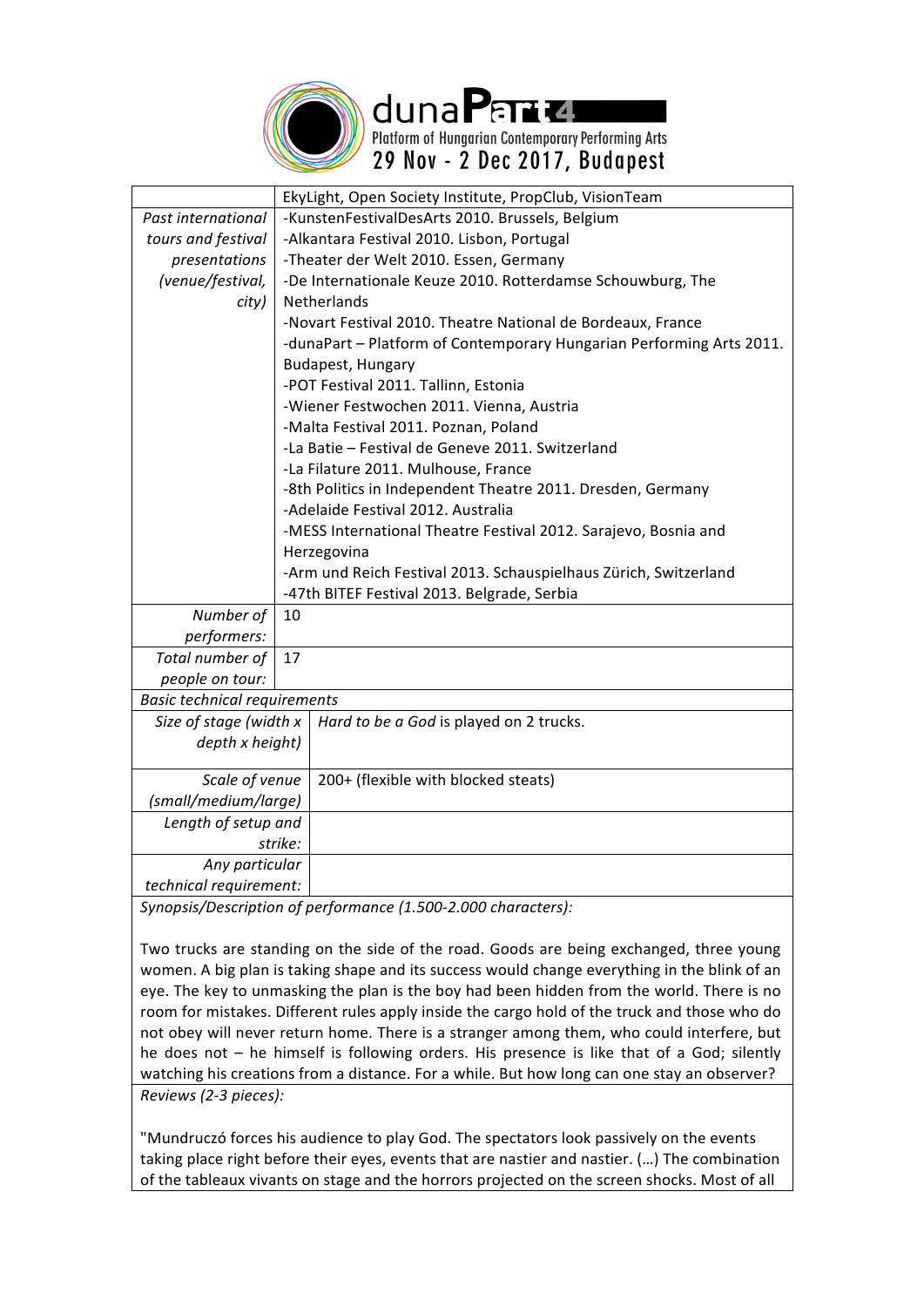

because it confronts us with the fact that reality out there is in fact much crueller still." *(cobra.be - Belgium)*

"Nudity, torture, intellectual terror and murder - Kornél Mundruczó confronts the spectator mercilessly with violence. (...) It may not be real blood that flows on stage, but watching this reality-show hurts. (...) Moments of sentimental yearning emerge in the musical interludes, when the actors in the lorry begin to make music with anything that comes to hand, be it a dustbin, an iron or a sewing machine." *(nachricht.de - Germany)* 

"Breathtaking, East-European hardcore-reality theatre." *(Der Standard – Austria)* 

| Other productions currently on tour No 4: |                                                              |  |
|-------------------------------------------|--------------------------------------------------------------|--|
| Title of production:                      | <b>FRANKENSTEIN-PROJECT</b>                                  |  |
| Year and place of premiere:               | 2007. BÁRKA THEATRE, BUDAPEST, HUNGARY                       |  |
| Length:                                   | <b>120 MINS</b>                                              |  |
| Cast, creative team:                      | Viktória - Lili Monori / Andrea Spolarics                    |  |
|                                           | Frank Viktor - Roland Rába                                   |  |
|                                           | Magda - Kinga Mezei / Kata Wéber / Orsi Tóth                 |  |
|                                           | Argyelán Péter - János Derzsi                                |  |
|                                           | Policeman - Andrea Spolarics / Sándor Terhes                 |  |
|                                           | Natasa - Natasa Stork                                        |  |
|                                           | Rudolf - Rudolf Frecska / Zsolt Nagy/ Péter Orth             |  |
|                                           | Argyelán Tünde - Ágota Kiss                                  |  |
|                                           |                                                              |  |
|                                           | SET, COSTUME: MÁRTON ÁGH                                     |  |
|                                           | WRITTEN BY: KORNÉL MUNDRUCZÓ, YVETTE BÍRÓ                    |  |
|                                           | DRAMATURG: VIKTÓRIA PETRÁNYI                                 |  |
|                                           | ASSISTANT DIRECTOR: ZSÓFIA TÜŰ                               |  |
|                                           | DIRECTOR: KORNÉL MUNDRUCZÓ                                   |  |
|                                           | LIGHT TECHNICIAN: ZOLTÁN RIGÓ                                |  |
|                                           | SOUND TECHNICIAN: ZOLTÁN BELÉNYESI                           |  |
|                                           | PROP MASTER: GERGELY NAGY                                    |  |
|                                           | DRESSER: JÁNOSNÉ CSELIK                                      |  |
| Link to the trailer:                      | https://www.youtube.com/watch?v=GRMVJ1n3aGg&t=3s             |  |
| Link to the full length                   | https://www.youtube.com/watch?v=BDDbAn-GpAw                  |  |
| recording-with password if                |                                                              |  |
| applicable:                               |                                                              |  |
| Coproducers:                              |                                                              |  |
| Supporters:                               | Bárka Theatre, Mobilbox, PropClub, Trafó House of            |  |
|                                           | <b>Contemporary Arts</b>                                     |  |
|                                           |                                                              |  |
| Past international tours and              | -Festival Premiéres 2008. Strasbourg, France                 |  |
| festival presentations                    | -8th National Theatre Festival 2008. Pécs, Hungary           |  |
| (venue/festival, city)                    | -New Plays from Europe 2008. Wiesbaden, Germany              |  |
|                                           | -International Theatre Festival Divadelná Nitra 2008. Nitra, |  |
|                                           | Slovakia                                                     |  |
|                                           | -Temps d'Images, La Ferme du Buisson 2008. Paris, France     |  |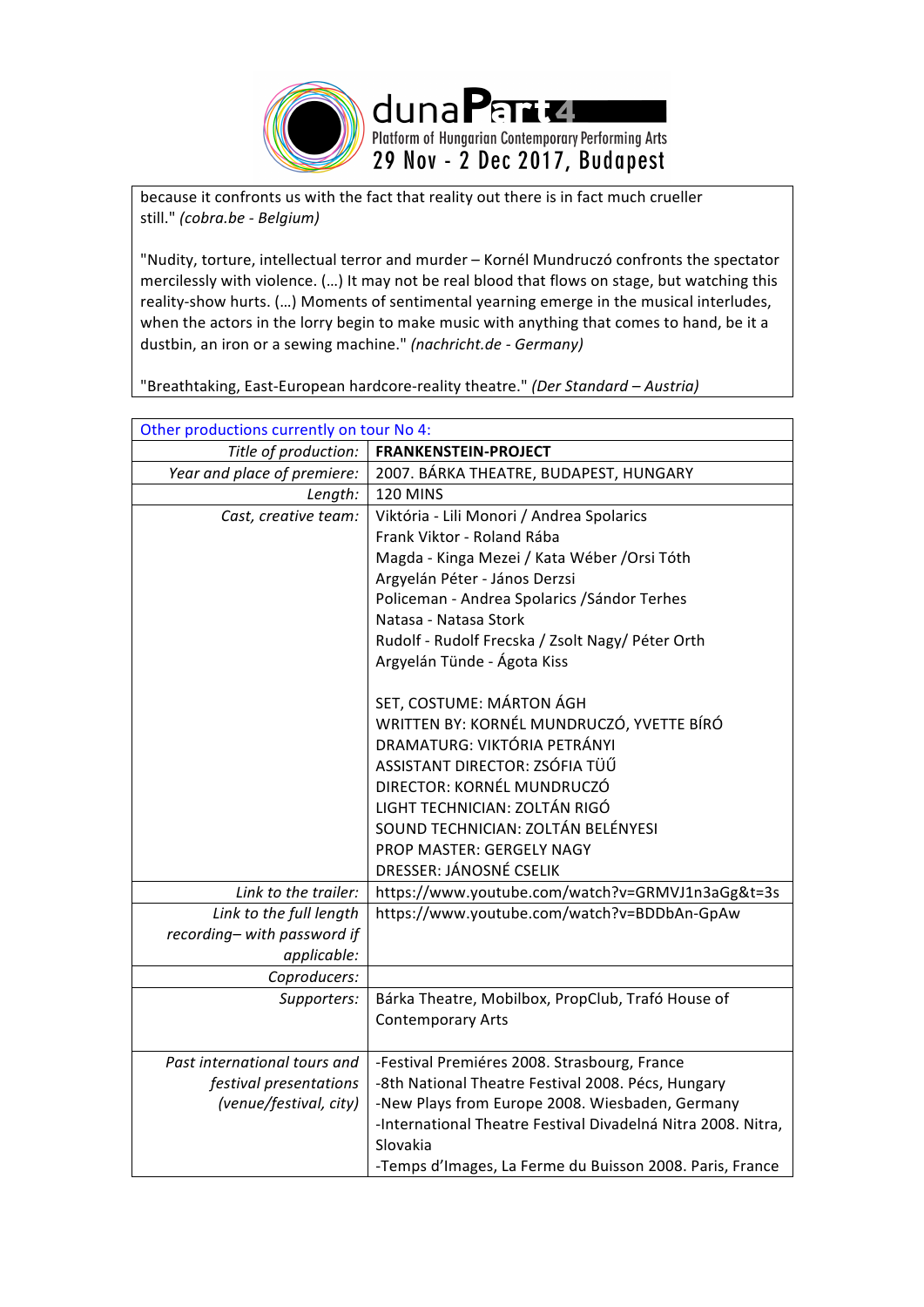

duna Para z Platform of Hungarian Contemporary Performing Arts 29 Nov - 2 Dec 2017, Budapest

|                                     |    | -dunaPart - Platform of Contemporary Hungarian               |  |  |
|-------------------------------------|----|--------------------------------------------------------------|--|--|
|                                     |    | Performing Arts 2008. Budapest, Hungary                      |  |  |
|                                     |    | -Krakowskie Reminiscencje Teatralne 2009. Cracow,            |  |  |
|                                     |    | Poland                                                       |  |  |
|                                     |    | -KunstenFestivalDesArts 2009. Brussels, Belgium              |  |  |
|                                     |    | -Wiener Festwochen 2009. Vienna, Austria                     |  |  |
|                                     |    | -Mladi Levi International Festival 2009. Ljubljana, Slovenia |  |  |
|                                     |    | -New Drama Action Festival 2009. Vilnius, Lithuania          |  |  |
|                                     |    | -Homo Novus Festival 2009. Riga, Latvia                      |  |  |
|                                     |    | -Festival De Keuze 2009. Rotterdamse Schouwburg, The         |  |  |
|                                     |    | <b>Netherlands</b>                                           |  |  |
|                                     |    | -20. Europäische Kulturtage 2010. Karlsruhe, Germany         |  |  |
|                                     |    | -44th BITEF Festival 2010. Belgrade, Serbia                  |  |  |
|                                     |    | -Festival Bo:m 2011. Seoul, South Korea                      |  |  |
|                                     |    | -Santarcangelo Festival 2011. Santarcangelo, Italy           |  |  |
|                                     |    | -F.I.N.D. 2013. Berlin, Germany                              |  |  |
|                                     |    | -National Theatre of Pécs 2014. Hungary                      |  |  |
|                                     |    | -Transitions Central Europe Festival, Onassis Cultural       |  |  |
|                                     |    | Centre 2015. Athens, Greece                                  |  |  |
|                                     |    | -Santiago a Mil International Theatre Festival 2017. Chile   |  |  |
| Number of performers:               | 10 |                                                              |  |  |
| Total number of people on           | 16 |                                                              |  |  |
| tour:                               |    |                                                              |  |  |
| <b>Basic technical requirements</b> |    |                                                              |  |  |
| Size of stage (width x depth x      |    | Frankenstein-project is a site specific performance.         |  |  |
| height)                             |    | We used to play it at authentic locations, like empty        |  |  |
|                                     |    | shops. The locations always give a lot to the mood of        |  |  |
|                                     |    | the show.                                                    |  |  |
|                                     |    |                                                              |  |  |
| Scale of venue                      |    | 100 seats                                                    |  |  |
| (small/medium/large)                |    |                                                              |  |  |
| Length of setup and strike:         |    |                                                              |  |  |
| Any particular technical            |    |                                                              |  |  |
| requirement:                        |    |                                                              |  |  |

Synopsis/Description of performance (1.500-2.000 characters):

The spectators sit in a crowded, stuffy container, which is home to Victoria, her relatives and friends, all of them rejects of society who live off expedients, sell stuff, pull small cons. Right now, the container has been rented to a friend who wants to shoot a movie and holds a casting call in the container. After a few talentless candidates have been poked fun at in the typically cynical, "Big Brother" reality-show style, he decides to hire a taciturn young man who does not look as if he were crying even while actually is. It turns out later that the youngster is his son; above all, however, he is a genuine monster although everybody believes he's just playacting. Like in a bizarre reality show, we watch him slaughter all inhabitants of the container over the next couple of hours. At the same time, we are drawn quite unselfconsciously into watching a totally unsentimental social drama, a mix of splatter comedy, casting show and the wild, vibrant reality of those who did not make it in the new society of post-EU-accession Hungary.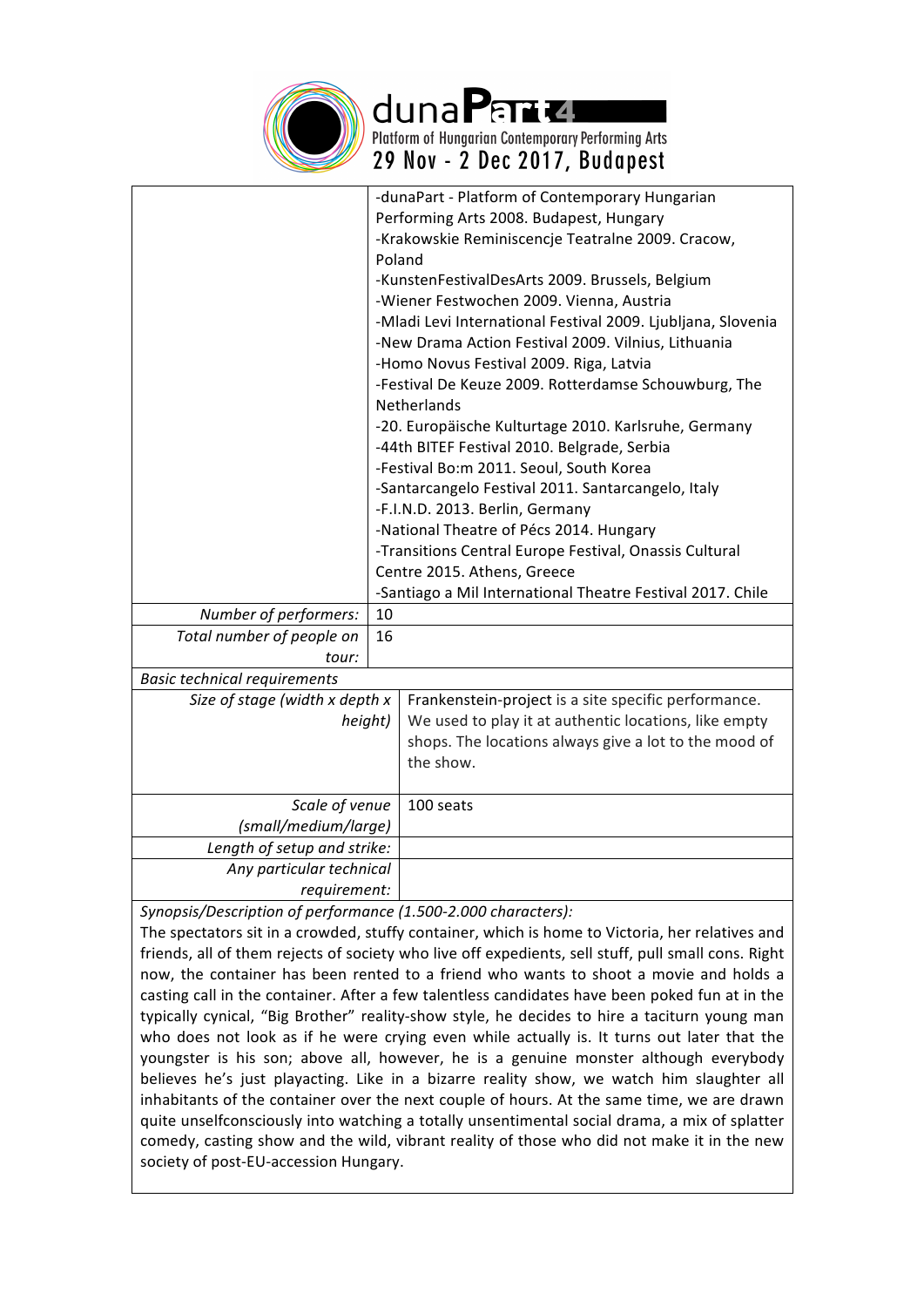

*Reviews (2-3 pieces):* 

"Minimal realism and above all absurd, as though a young Harold Pinter had written it." (The British Theatre Guide - England)

"The Hungarian Proton Theatre performs its piece in a container. *Frankenstein-project* is a cavalcade of genres: political tale, melodrama, bloody crime story, movie-within-theatre (...) where experiencing the unexpected triumphs above all." *(Libération - France)* 

"But what is all this? Reality program? Installation? The answer: a fictional story where, in the blink of an eye, a seemingly everyday social drama becomes a bloody crime story." *(Menų faktūra - Lithuania)*

| Other productions currently on tour No 1: |                                                    |  |  |  |
|-------------------------------------------|----------------------------------------------------|--|--|--|
| Title of production:                      | 1 LINK                                             |  |  |  |
| Year and place of                         | 2015. BUDAPEST, HUNGARY                            |  |  |  |
| premiere:                                 |                                                    |  |  |  |
| Length:                                   | 85 MINS                                            |  |  |  |
| Cast, creative team:                      | Jake Smiles - Vilmos Vajdai                        |  |  |  |
|                                           | VISUAL - Gábor Karcis                              |  |  |  |
|                                           | COSTUME - Tímea Oláh                               |  |  |  |
|                                           | <b>WRITTEN BY - Jake Smiles</b>                    |  |  |  |
|                                           | <b>DRAMATURG - Anna Veress</b>                     |  |  |  |
|                                           | MUSIC - Krisztián Vranik                           |  |  |  |
|                                           | SFX LIVE - Greg Gergely Erdélyi                    |  |  |  |
|                                           | <b>ASSISTANT DIRECTOR - Dorka Varga</b>            |  |  |  |
|                                           | DIRECTOR - Gergely Bánki                           |  |  |  |
|                                           | PRODUCER - Dóra Büki                               |  |  |  |
|                                           | PRODUCTION MANAGER - Zsófia Csató                  |  |  |  |
|                                           | TECHNICAL DIRECTOR - András Éltető                 |  |  |  |
| Link to the trailer:                      | https://www.youtube.com/watch?v=1Clci5-kKWc&t=2s   |  |  |  |
| Link to the full                          | https://www.youtube.com/watch?v=ZMUI2sV6BXc&t=541s |  |  |  |
| length recording-                         |                                                    |  |  |  |
| with password if                          |                                                    |  |  |  |
| applicable:                               |                                                    |  |  |  |
| Coproducers:                              | Trafó House of Contemporary Arts                   |  |  |  |
|                                           |                                                    |  |  |  |
|                                           |                                                    |  |  |  |
| Supporters:                               | KUBIK COWORKING, MTK BUDAPEST FC, UMBRELLA         |  |  |  |
|                                           |                                                    |  |  |  |
| Past international                        | -National Theatre of Pécs 2016. Hungary            |  |  |  |
| tours and festival                        |                                                    |  |  |  |
| presentations                             |                                                    |  |  |  |
| (venue/festival, city)                    |                                                    |  |  |  |
| Number of                                 | $\mathbf{1}$                                       |  |  |  |
| performers:                               |                                                    |  |  |  |
| Total number of                           | 6                                                  |  |  |  |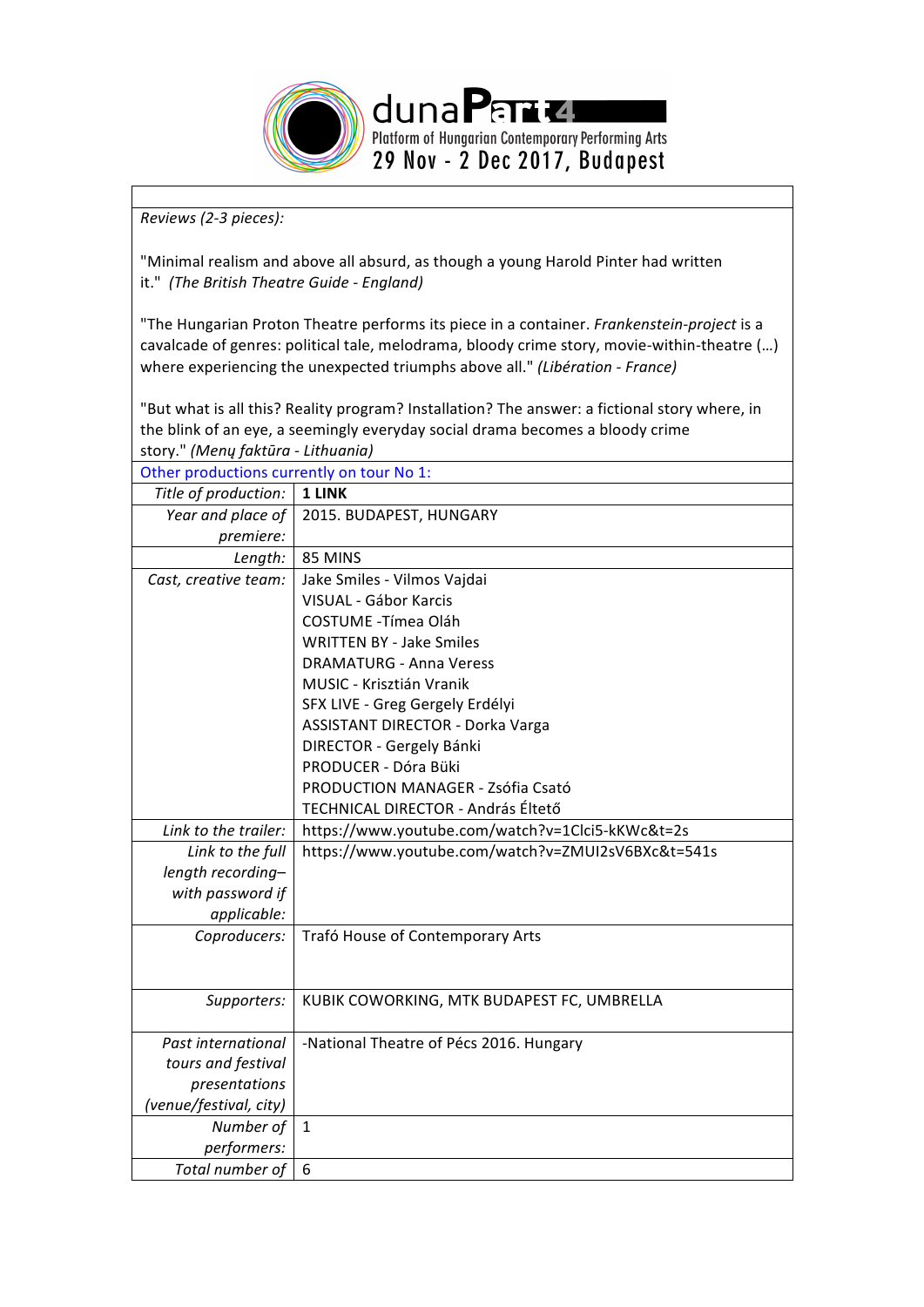

duna Parte.<br>Platform of Hungarian Contemporary Performing Arts<br>29 Nov - 2 Dec 2017, Budapest

| people on tour:                             |                                                                                 |  |  |  |
|---------------------------------------------|---------------------------------------------------------------------------------|--|--|--|
| <b>Basic technical requirements</b>         |                                                                                 |  |  |  |
| Size of stage (width x                      | 10m x 6m x 4m                                                                   |  |  |  |
| depth x height)                             |                                                                                 |  |  |  |
| Scale of venue                              | medium                                                                          |  |  |  |
| (small/medium/large)                        |                                                                                 |  |  |  |
| Length of setup and                         | Set up: 8 hours                                                                 |  |  |  |
| strike:                                     | Srike: 2 hours (right after the performance)                                    |  |  |  |
| Any particular technical                    |                                                                                 |  |  |  |
| requirement:                                |                                                                                 |  |  |  |
|                                             | Synopsis/Description of performance (1.500-2.000 characters):                   |  |  |  |
|                                             | Jake Smiles, the hero, lives, kills and loves online.                           |  |  |  |
|                                             | Jake Smiles is the writer's name, a pen name, a nickname in net language.       |  |  |  |
|                                             | 1 link is Hungarian literature's first online novel, which won first prize from |  |  |  |
|                                             | both the jury and the audience of the competition held by Magvető Publishing    |  |  |  |
| House and Origo Internet News Site in 2001. |                                                                                 |  |  |  |
| Reviews (2-3 pieces):                       |                                                                                 |  |  |  |
|                                             | "A truly spirited, thoughtful, and tough-as- nails production of the moment. It |  |  |  |
|                                             | speaks very validly about our world, which is gradually being absorbed into the |  |  |  |
| cyber-world." (Csaba Kiss - prae.hu)        |                                                                                 |  |  |  |
|                                             | "It's compact, coherent, and addresses the world (mainly the virtual, which     |  |  |  |
|                                             | weighs down the real one), people, families, solitude, selfishness, love,       |  |  |  |
|                                             | deception - purely things that exist and can be experienced." (Andrea Stuber -  |  |  |  |
| stuberandrea.hu)                            |                                                                                 |  |  |  |
| Other productions currently on tour No 1:   |                                                                                 |  |  |  |
| Title of production:                        | <b>WINTERREISE</b>                                                              |  |  |  |
| Year and place of                           | 2015. BUDAPEST, HUNGARY                                                         |  |  |  |
| premiere:                                   |                                                                                 |  |  |  |
| Length:                                     | 90 MINS                                                                         |  |  |  |
| Cast, creative team:                        | Singer - János Szemenyei                                                        |  |  |  |
|                                             | Piano - Károly Mocsári                                                          |  |  |  |
|                                             | Orchestra - Danubia Óbuda orchesre                                              |  |  |  |
|                                             |                                                                                 |  |  |  |
|                                             | MUSIC Franz Schubert, Hans Zender                                               |  |  |  |
|                                             | <b>CONDUCTOR Máté Hámori</b>                                                    |  |  |  |
|                                             | SET, COSTUME Márton Ágh                                                         |  |  |  |
|                                             | DRAMATURG Kata Wéber                                                            |  |  |  |
|                                             | ASSISTANT DIRECTOR Lili Fenyvesi                                                |  |  |  |
|                                             | DIRECTOR Kornél Mundruczó                                                       |  |  |  |
|                                             | TECHNICAL DIRECTOR András Éltető                                                |  |  |  |
|                                             | LIGHT TECHNICIAN Zoltán Rigó                                                    |  |  |  |
|                                             | SOUND TECHNICIAN Dániel Hidvégi                                                 |  |  |  |
| Link to the trailer:                        | https://www.youtube.com/watch?v=M0dB7PbeGq0&t=14s                               |  |  |  |
| Link to the full                            | https://www.youtube.com/watch?v=e7CeTMTBRvQ                                     |  |  |  |
| length recording-                           |                                                                                 |  |  |  |
| with password if                            |                                                                                 |  |  |  |
| applicable:                                 |                                                                                 |  |  |  |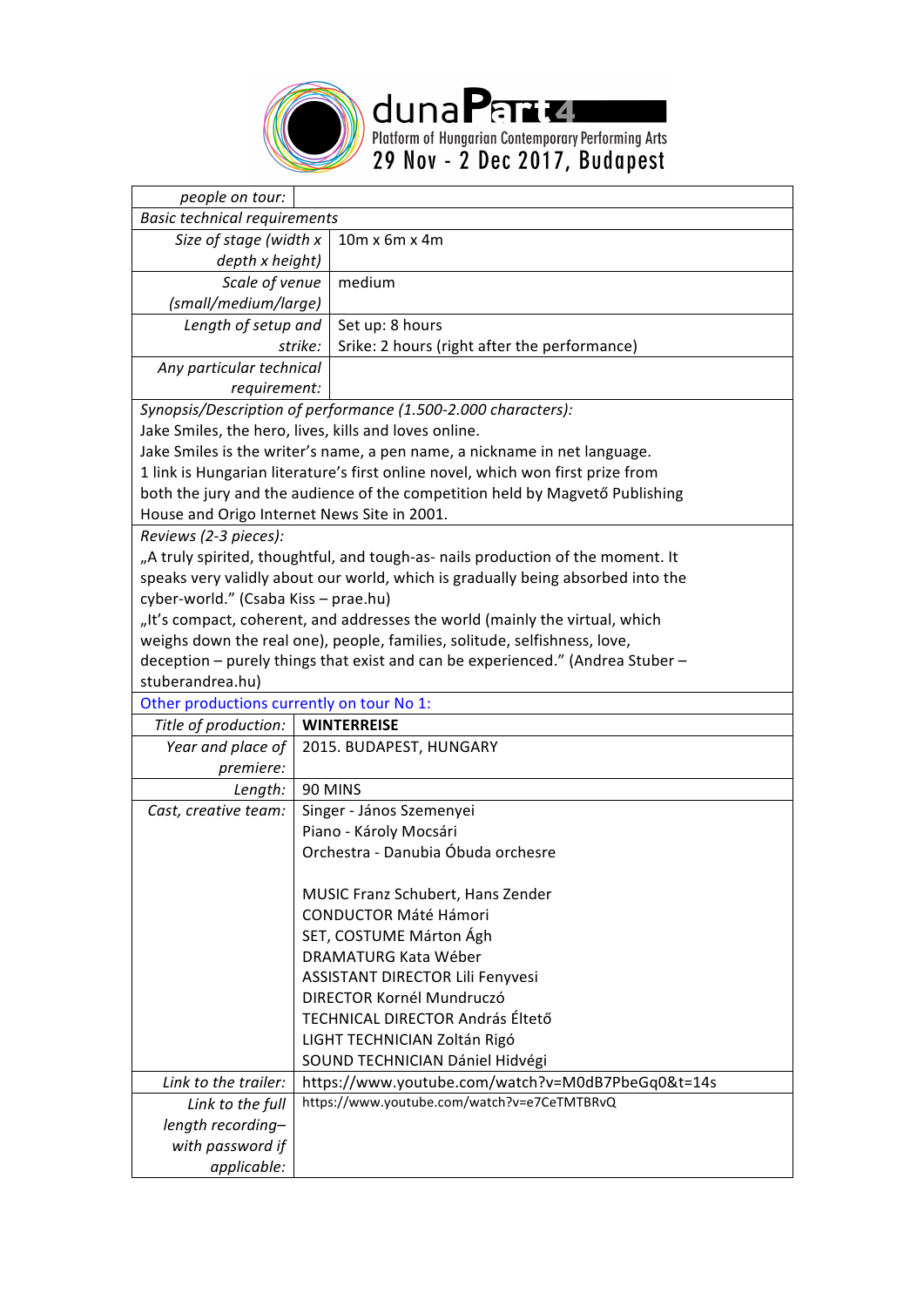

duna Para z Platform of Hungarian Contemporary Performing Arts 29 Nov - 2 Dec 2017, Budapest

| Coproducers:                                                                              | CAFé Budapest Contemporary Art Festival, Danubia Orchestra |                                                          |  |  |
|-------------------------------------------------------------------------------------------|------------------------------------------------------------|----------------------------------------------------------|--|--|
|                                                                                           |                                                            | Óbuda, FILC - Fischer Iván's Apartment Theatre           |  |  |
| Supporters:                                                                               | Opera Vlaanderen                                           |                                                          |  |  |
|                                                                                           |                                                            | After an original production by Opera Vlaanderen in 2014 |  |  |
|                                                                                           |                                                            |                                                          |  |  |
| Past international                                                                        |                                                            |                                                          |  |  |
| tours and festival                                                                        |                                                            |                                                          |  |  |
| presentations                                                                             |                                                            |                                                          |  |  |
| (venue/festival, city)                                                                    |                                                            |                                                          |  |  |
| Number of                                                                                 | 1 singer                                                   |                                                          |  |  |
| performers:                                                                               | Piano version: 1 singer and 1 piano                        |                                                          |  |  |
|                                                                                           | Orchestra version: 1 singer and an orchestra               |                                                          |  |  |
| Total number of                                                                           | 7 from Proton Theatre                                      |                                                          |  |  |
| people on tour:                                                                           | 6 from Proton Theatre + orchestra                          |                                                          |  |  |
| <b>Basic technical requirements</b>                                                       |                                                            |                                                          |  |  |
| Size of stage (width x                                                                    |                                                            | 13m x 12m x 6m                                           |  |  |
| depth x height)                                                                           |                                                            |                                                          |  |  |
| Scale of venue                                                                            |                                                            | Large                                                    |  |  |
| (small/medium/large)                                                                      |                                                            |                                                          |  |  |
| Length of setup and                                                                       |                                                            | Set up: 12 hours                                         |  |  |
| strike:                                                                                   |                                                            | Strike: 2 hours (right after the performance)            |  |  |
| Any particular technical                                                                  |                                                            |                                                          |  |  |
| requirement:                                                                              |                                                            |                                                          |  |  |
| Synopsis/Description of performance (1.500-2.000 characters):                             |                                                            |                                                          |  |  |
| In 1993, over 160 years after Schubert wrote the cycle of lieder that cannot fail to move |                                                            |                                                          |  |  |
| audiences to this day. Hans Zender arranged the original piano accompaniment for a small  |                                                            |                                                          |  |  |

. Hans Zender arranged the original blano accomp orchestra. He made the voicing of the verses more sensuous, and one now feels the icy wind in one's face...

*Reviews* (2-3 pieces): "We get to be witnesses to an extraordinary weaving of theatre, film and music. Kornél Mundruczó approaches a considerably burning theme. It is not simple to address in artistic language a question that raises such passion now. Because of its immediacy, he makes a direct statement." *(Máté Csabai - revizor.hu)*

"In his direction, Kornél Mundruczó offers a topical reading of the left-by-the-roadside motif, the journey one is forced to undertake, dealing with issues of homelessness and refugee life. During the songs, on the projection that fills the background, we see pictures loosely associated with the lyrics, generally depicting the most fundamental activities of human life: resting, eating, hygiene. The director raises the question: What does it mean to be human? What is the minimum requirement for human existence? Is it really enough to ensure the basic needs of life? In the film clips, residents in a refugee camp try to live a complete life with meagre opportunities in the few square meters of living space. Meanwhile, they are constantly confronted with restrictions, the tight borders of their lives." *(Kata Kondor - operavilag.net)*

| Future productions:        |  |
|----------------------------|--|
| (Working) title of $\vert$ |  |
| production:                |  |